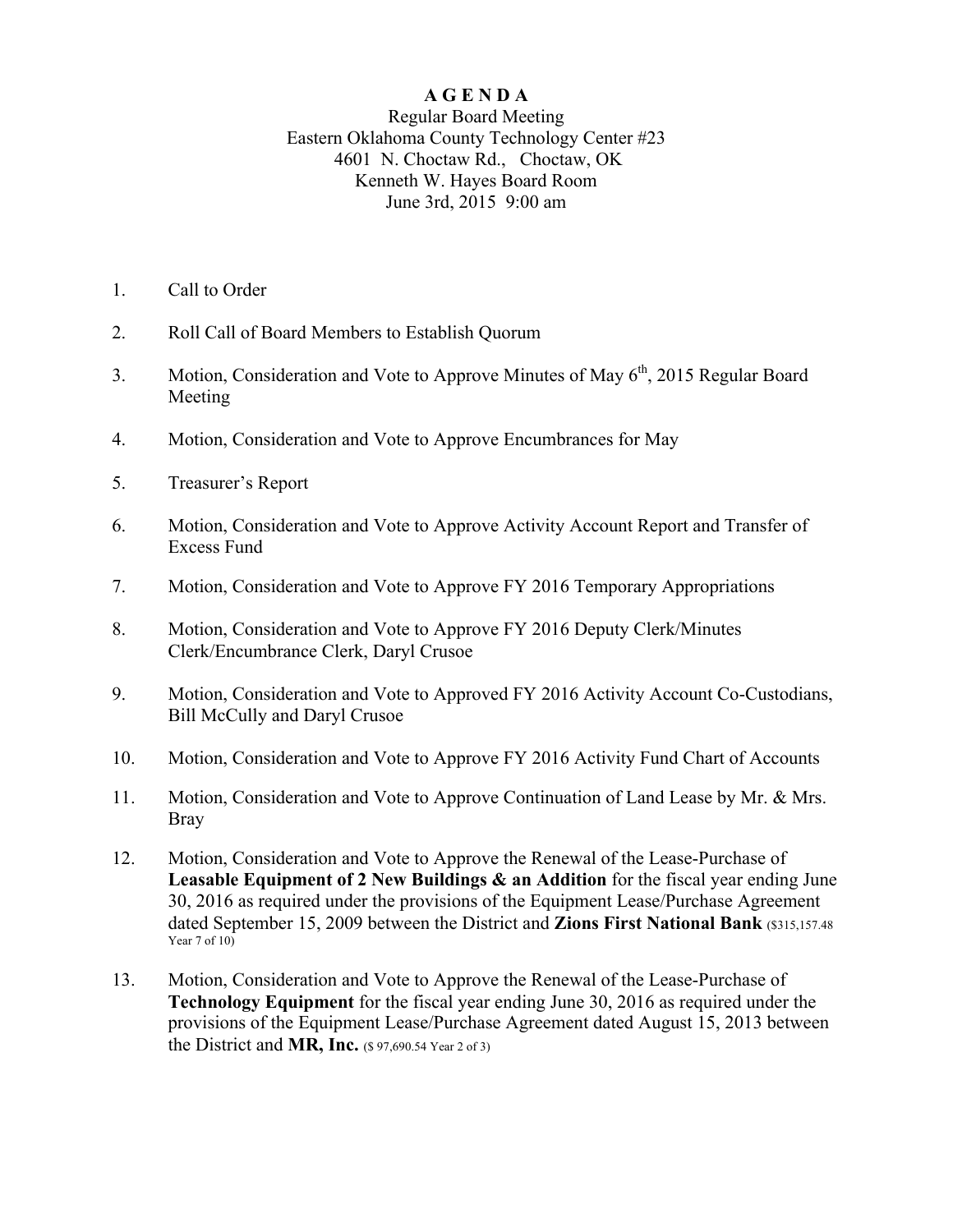Agenda June 3rd, 2015 Page 2

- 14. Motion, Consideration and Vote to Approve 2015-2016 Technology Centers Cooperative Agreement. The Cooperative Districts will pursue a marketing and informational design that emphasizes a broad range of media sources. The objective is to deliver information to the public regarding the wide array of programs available to individuals, business and industry and to enhance the image of and support for CareerTech as a leading source of education and training opportunities.
- 15. Motion, Consideration and Vote to Approve FDW & Associates as the School District's Architect for FY 2016
- 16. Motion, Consideration and Vote to Approve the Agreement for Representation between Eastern Oklahoma County Technology Center and its Board of Education and Rosenstein, Fist & Ringold. This is an agreement for legal services including, but not limited to, legal advice, consultation and representation.
- 17. Motion, Consideration and Vote to Approve Agreement between Choctaw/Nicoma Park Schools and EOC Tech to purchase Fuel for FY 2016
- 18. Motion, Consideration and Vote to Approve FY 2016 Renewal Contract with Comtec Security (Security Alarm System/Fire Monitoring);and MAC Systems (Fire Alarm System and Fire Extinguishers)
- 19. Motion, Consideration and Vote to Approve a Renewal Contract School Bus Lease Agreement with Ross Transportation for the 2014 71 Passenger School Bus (\$13,000.00 Year 3 of 3)
- 20. Motion, Consideration and Vote to Approve a Renewal Contract School Bus Lease Agreement with Ross Transportation for the 2015 71 Passenger School Bus (\$13,000.00 Year 2 of 3)
- 21. Motion, Consideration and Vote to Approve E-Rate Form Services Agreement(s) with Collect Ed, LLC
- 22. Motion, Consideration and Vote to Approve l Contract Agreement between Eastern Oklahoma County Technology Center and Dr. Michael Kalchich as the school district's consultant for Medical Control for FY 2015.
- 23. Motion, Consideration and Vote to Approve Contract Renewal with JAN-PRO Cleaning Systems for cleaning services for the 2015-2016 School Year.
- 24. Motion, Consideration and Vote to Approve Contract agreement with Arnold Outdoor, Inc. for Advertising Use of Digital Sign at NE 23<sup>rd</sup> and Hiwassee for a period of one year.
- 25. Motion, Consideration and Vote to Approve Membership Renewal who Oklahoma State School Boards Association for the 2015-2016 School Year.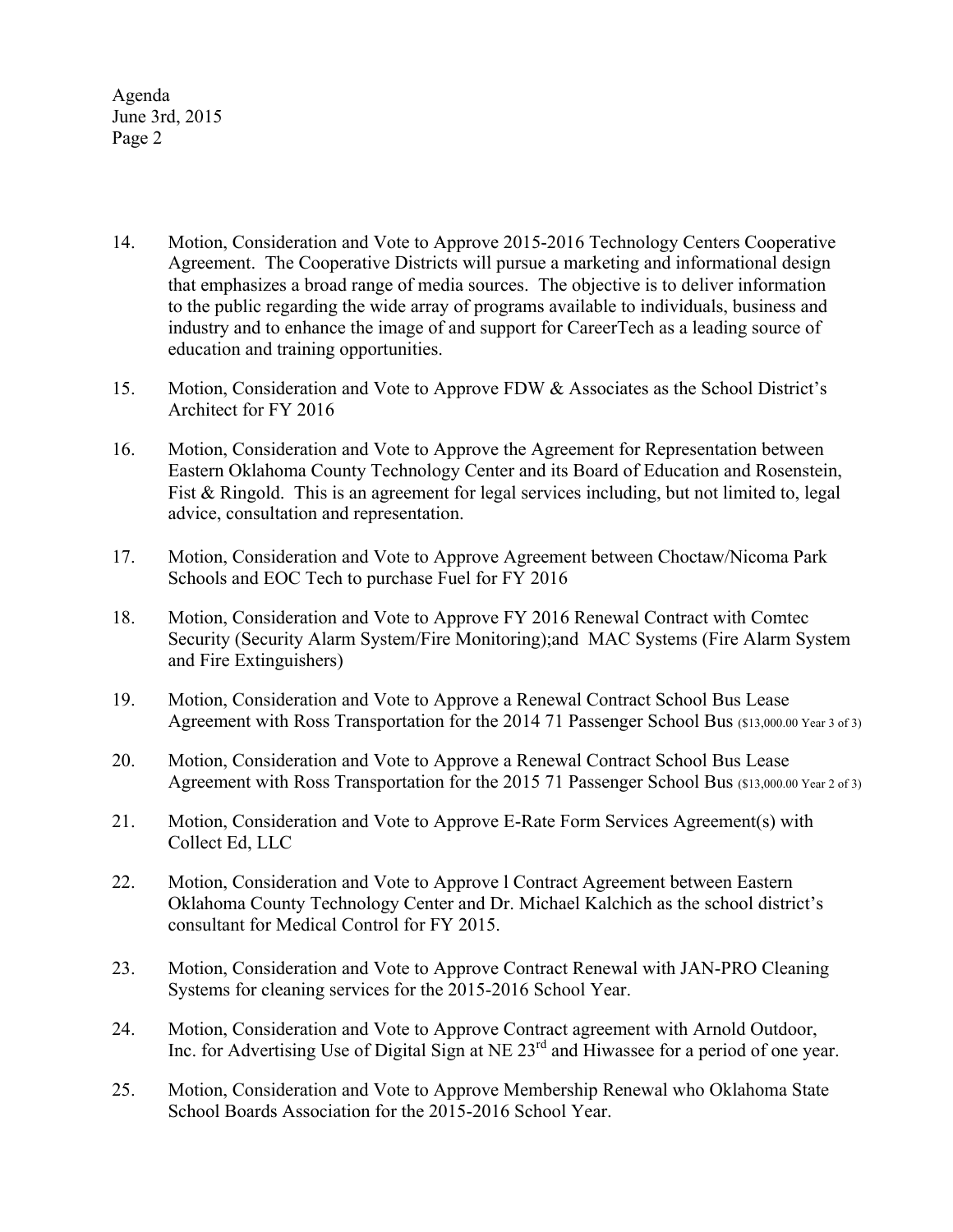Agenda June 3rd, 2015 Page 3

- 26. Discussion Item Only: Social Media Policy
- 27. New Business: In accordance with *Okla. Stat. tit. 25, §311(A)(9)*, "new business" means any matter not known about or which could not have been reasonably foreseen prior to the time of posting of the agenda
- 28. Superintendent's Report
- 29. Motion and Vote to Convene into Executive Session

Proposed Executive Session for the purpose of discussing the following so the board can return to open session and take action pursuant to Executive Session Authority: *Okla. Stat. tit. 25, §307(B)(1),(3), and (7)*. The following items are proposed for discussion during the Executive Session:

- a. Re-Employment of Non-Certified Personnel Staff for 2015-2016: Michelle Stasser (Child Development Center Director of Operations)
- b. Re-Employments of BIS Adjunct Instructors for FY 2016 (see attached list)
- c. Extra Duty Employments

- 30. Motion and Vote to Return to Open Session
- 31. Board President's Statement of Executive Session Minutes